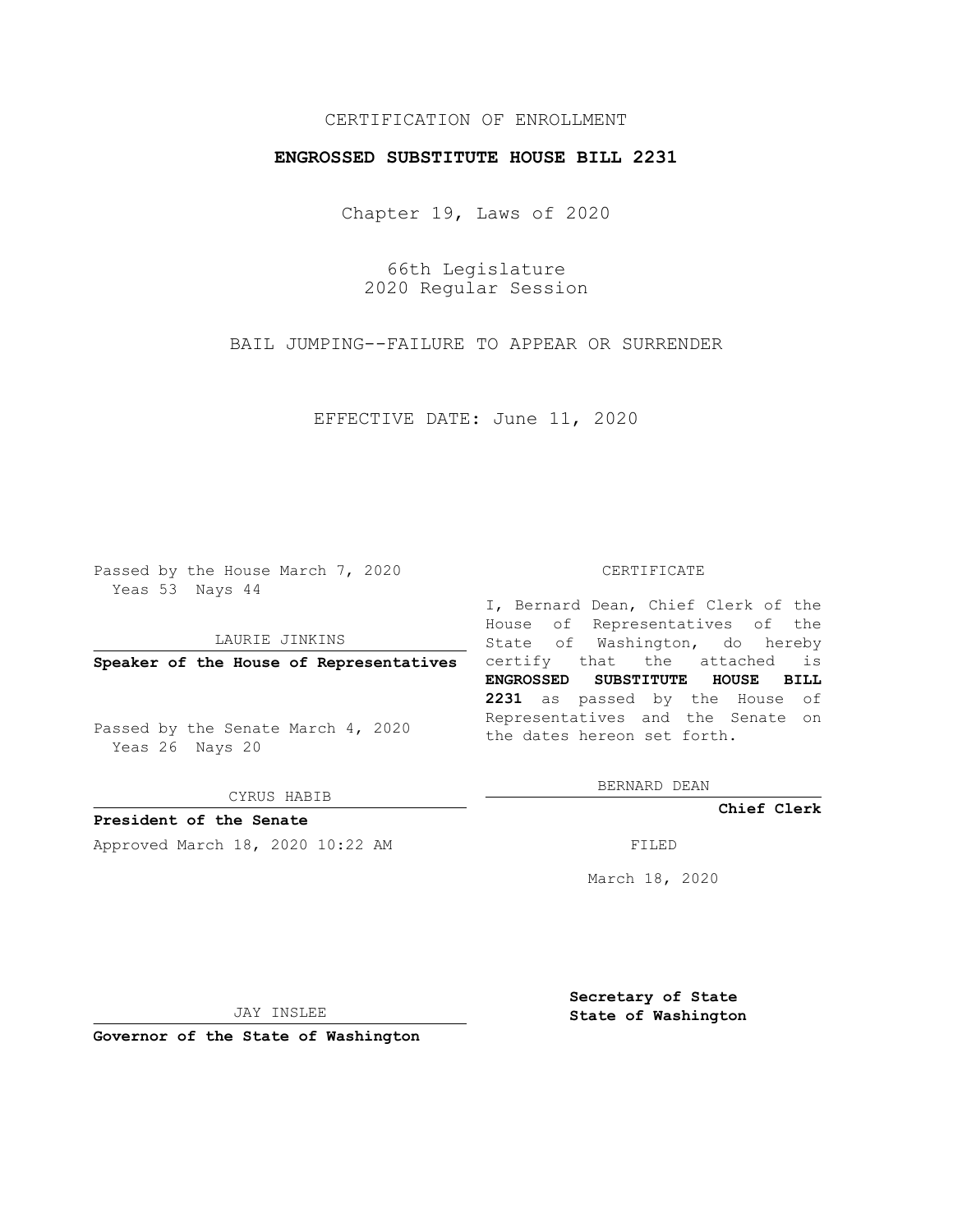### **ENGROSSED SUBSTITUTE HOUSE BILL 2231**

AS AMENDED BY THE SENATE

Passed Legislature - 2020 Regular Session

# **State of Washington 66th Legislature 2020 Regular Session**

**By** House Public Safety (originally sponsored by Representatives Pellicciotti, Hudgins, Appleton, Davis, Gregerson, Santos, Frame, Pollet, Fitzgibbon, Thai, Bergquist, Ormsby, Wylie, Pettigrew, Peterson, and Riccelli)

READ FIRST TIME 02/05/20.

1 AN ACT Relating to bail jumping; amending RCW 9A.76.170; adding a 2 new section to chapter 9A.76 RCW; and prescribing penalties.

3 BE IT ENACTED BY THE LEGISLATURE OF THE STATE OF WASHINGTON:

4 **Sec. 1.** RCW 9A.76.170 and 2001 c 264 s 3 are each amended to 5 read as follows:

6 (1) ((Any person having been)) A person is guilty of bail jumping 7 if he or she:

8 (a) Is released by court order or admitted to bail ((with 9 knowledge)), has received written notice of the requirement of a 10 subsequent personal appearance for trial before any court of this 11 state, and fails to appear for trial as required; or

12 (b)(i) Is held for, charged with, or convicted of a violent 13 offense or sex offense, as those terms are defined in RCW 9.94A.030, 14 is released by court order or admitted to bail, has received written 15 notice of the requirement of a subsequent personal appearance before 16 <u>any court of this state</u> or of the requirement to report to a 17 correctional facility for service of sentence, and ((who)) fails to 18 appear or  $((\overline{wh}\Theta))$  fails to surrender for service of sentence as 19 required ((is guilty of bail jumping)); and

20 (ii)(A) Within thirty days of the issuance of a warrant for 21 failure to appear or surrender, does not make a motion with the court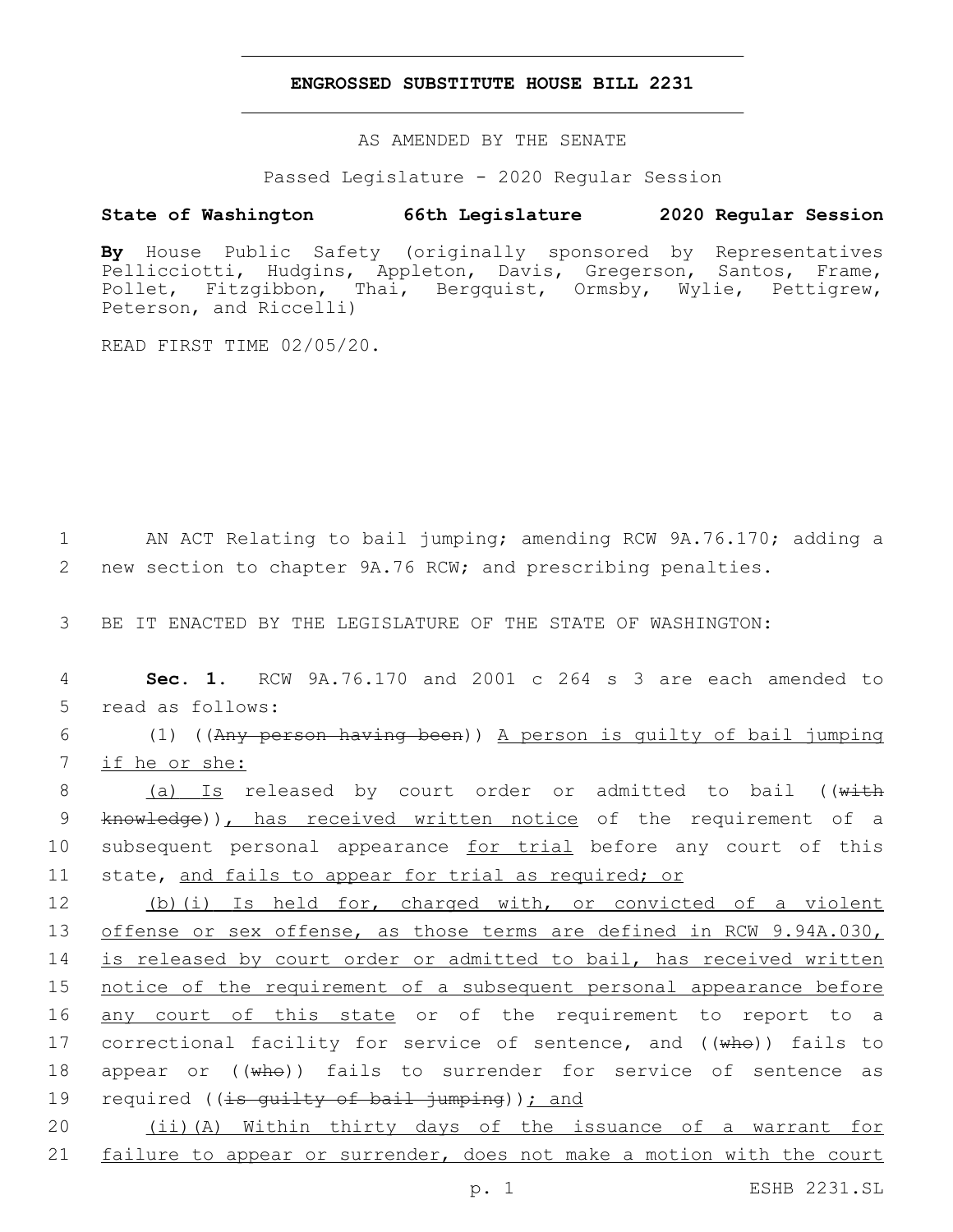1 to quash the warrant, and if a motion is made under this subsection, 2 he or she does not appear before the court with respect to the 3 motion; or

 (B) Has had a prior warrant issued based on a prior incident of failure to appear or surrender for the present cause for which he or she is being held or charged or has been convicted.

 (2) It is an affirmative defense to a prosecution under this section that uncontrollable circumstances prevented the person from appearing or surrendering, and that the person did not contribute to 10 the creation of such circumstances ((in reckless disregard of)) by 11 negligently disregarding the requirement to appear or surrender, and that the person appeared or surrendered as soon as such circumstances 13 ceased to exist.

14 (3) Bail jumping is:

 (a) A class A felony if the person was held for, charged with, or 16 convicted of murder in the first degree;

 (b) A class B felony if the person was held for, charged with, or convicted of a class A felony other than murder in the first degree;

 (c) A class C felony if the person was held for, charged with, or 20 convicted of a class B or class C felony; or

 (d) A misdemeanor if the person was held for, charged with, or 22 convicted of a gross misdemeanor or misdemeanor.

 NEW SECTION. **Sec. 2.** A new section is added to chapter 9A.76 24 RCW to read as follows:

 (1)(a) A person is guilty of failure to appear or surrender if he or she is released by court order or admitted to bail, has received written notice of the requirement of a subsequent personal appearance before any court of this state or of the requirement to report to a correctional facility for service of sentence, and fails to appear or fails to surrender for service of sentence as required; and

 (b)(i) Within thirty days of the issuance of a warrant for failure to appear or surrender, does not make a motion with the court to quash the warrant, and if a motion is made under this subsection, he or she does not appear before the court with respect to the 35 motion; or

 (ii) Has had a prior warrant issued based on a prior incident of failure to appear or surrender for the present cause for which he or she is being held or charged or has been convicted.